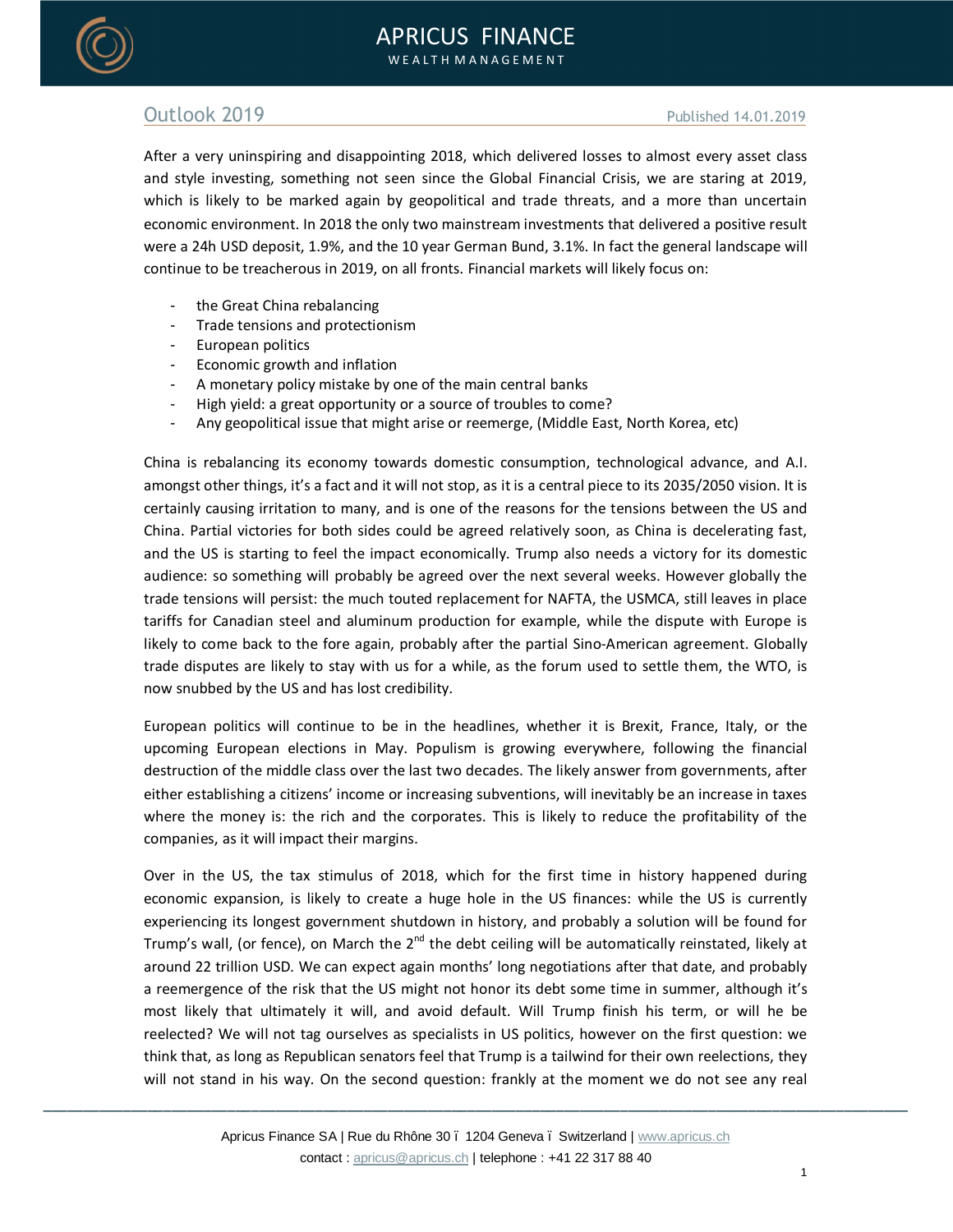

alternative within the GOP party, and on the democratic side a serious candidate with real winning chances has not emerged yet. So yes, Trump could be reelected with the status quo.

Global economic growth started to slow down at the end of the Summer, led lower by China and continental Europe, while the US, pretty much alone, has been holding up quite well. Leading indicators, like PMIs numbers, have on their side peaked in December 2017, particularly in Europe, and have continued declining since. While Italy's budget woes, the yellow jackets movement in France, or the new car pollution rules introduced in August could be considered as temporary factors, as several economists think, we tend to side with those that think that indeed we could be heading toward a synchronized global economic slowdown in 2019. While it was supposed to be only a temporary slowdown in Q3, all preliminary numbers from Q4 are weak, companies are signaling a slowdown, while inflation expectations have collapsed everywhere but in the UK, where salaries are on the increase because of Brexit, and the lack of workers. In Europe also it does appear like the unemployment rate has stopped falling, and thus remains at very elevated levels in various countries. In the US where the unemployment at 3.7% is at historic lows, salaries are actually increasing at the fastest rate since the GFC, but somehow companies are not, or cannot, increase prices of goods and services. This is something that has been going on since 2017, and a subject of a big debate amongst economists, as to why this is happening. From our point of view, almost every signal that we get from the data is flashing red, and we are therefore quite cautious for the year. Germany is no exception, and some politicians are already discussing about setting up a stimulus plan, just in case: no doubt they have the means for it, as the country has been running budget surpluses since 2014. Indeed it will be almost impossible that the US continues to grow at the current pace, absent any new fiscal stimulus, while the rest of the world slows down.

This leads us to one of the central question for 2019: what will central banks do? The path of policy normalization that they expected to carry out seems to be in danger:

- In the US the Federal Reserve did increase rates, to 2.5%, while it started to reduce its balance sheet. Last year it also mentioned that it expected it would increase rates 4 more times in 2019, and once in 2020, it has since changed its stance and said it would be more data dependent going forward. There is however a huge discrepancy : the financial markets are actually implying no rate hike for this year, and actually one rate cut for 2020, while inflation swaps are pricing in inflation at less than 1% for this year, and the short end of the curve has inverted. So either interest rates' markets are completely wrong, which is rarely the case, or the FED will stay put this year. They could also do a monetary policy mistake and misjudge the economy, by hiking too much, or maybe not enough.
- In Europe we have been writing for some time now, that the ECB should have acted earlier, in normalizing policies. Yes, the QE stopped in December, but corporate spreads are back to the same levels to where they were when the bank initiated the corporate buying program, and rates are still negative. Unless the economy rebounds, we think ECB's president Draghi will retire in November with rates still negative.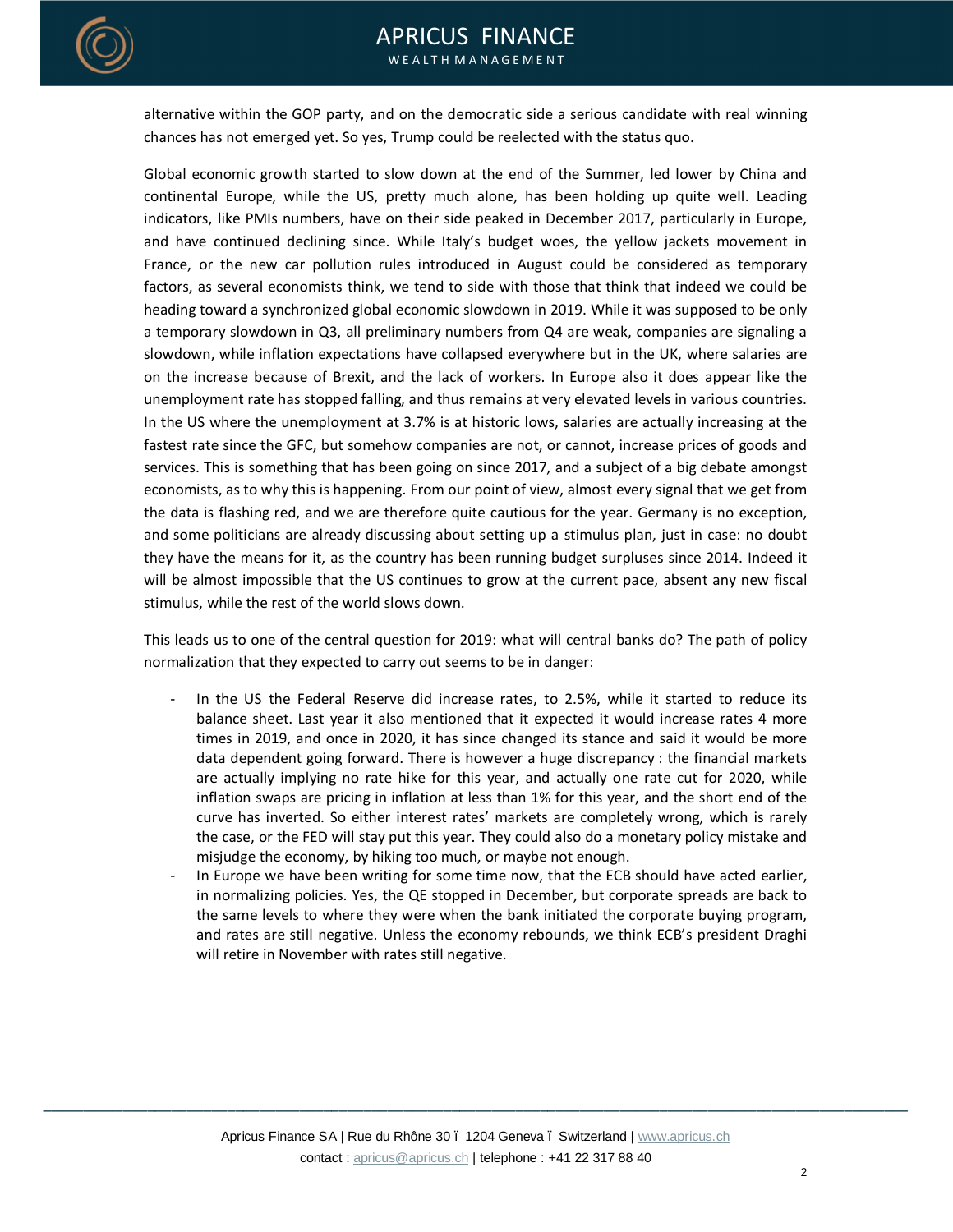## APRICUS FINANCE W F A L T H M A N A G F M F N T



On the back of the above, it will be no surprise to our readers that we approached 2019 with a cautious footing in terms of investments. We did indeed in 2018 reduce gradually our risk allocation in both equities as well as high yield fixed income, and are now underweight both. Some equity sectors in Europe, like industrials, are indeed trading at recessionary valuations, while the high yield space, i.e. credit spreads, across the world has reached levels not seen since early 2016, which are levels of growing concern, again: either are the financial markets right, or for the optimist it is a great buying opportunity. We prefer to stay cautious, and wait for at least a stabilization of the macroeconomic figures, to proof us wrong, and miss a few percent of the upside, rather than dip our toe right now. At least for USD portfolios, there is a real alternative as 3 months rates are at 2.8%, while for EUR portfolios there is no alternative but cash at negative rates.

With so many uncertainties in so many asset classes, Gold is attracting capital flows again, making it an ideal diversifier in a global portfolio, and we keep it as part of our asset allocation.

In currencies, the numerous uncertainties that the major central banks, and investors, are facing, from politics to economy, makes it difficult to do any long term predictions on policy actions. This is why we think the EURUSD pair, is likely to stay trapped in the same broad range of 1.10-1.25 for the year, similarly to 2018. The British Pound on its side, will continue to be hostage to the Brexit process and its evolution.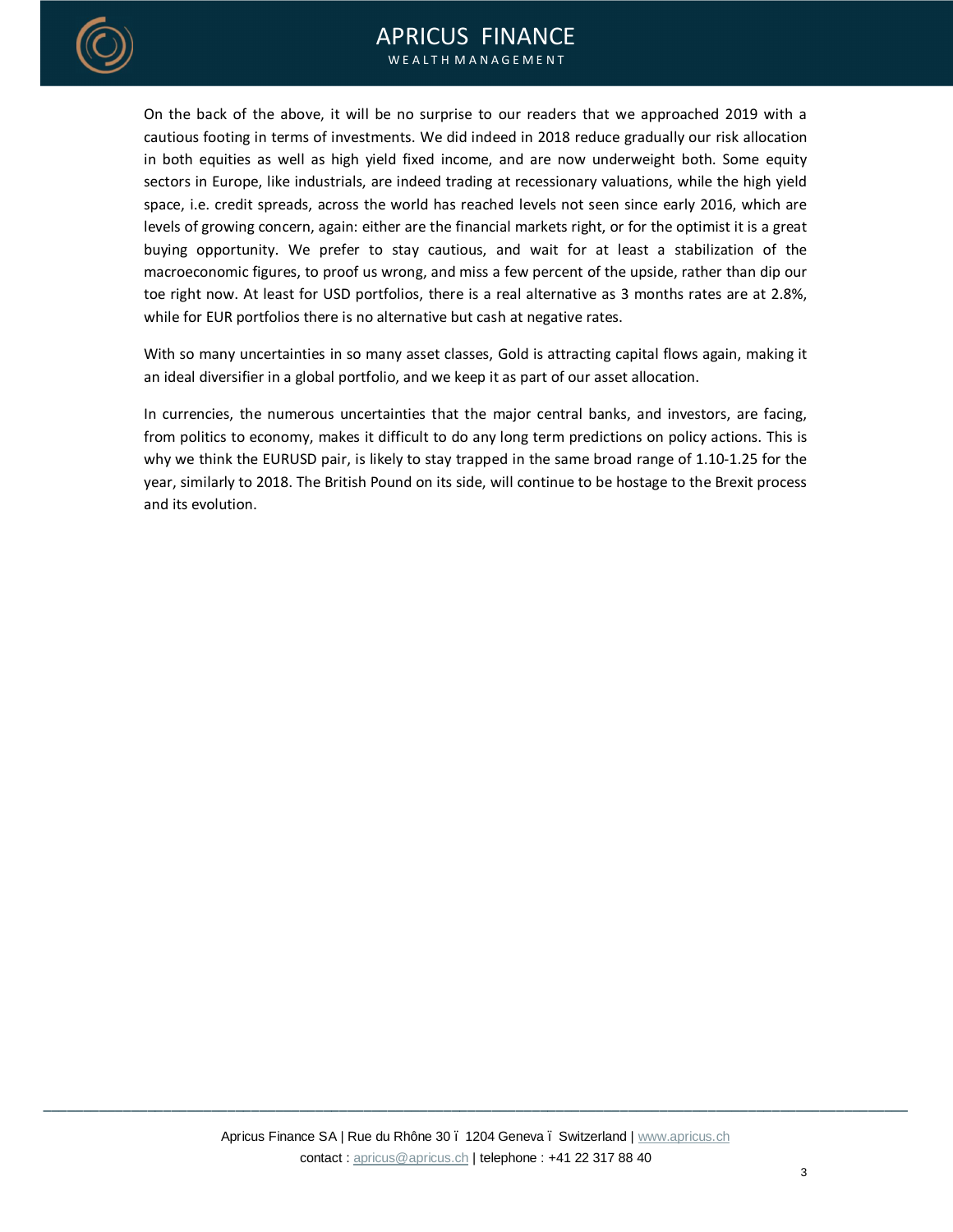

# Strategy

#### **Overall Exposure**

We are Underweight both Equities and Fixed Income, and Overweight Cash along with a Gold position.

#### **Equity: Underweight**

Slight Overweight Continental Europe, Underweight UK, Underweight US, Overweight Japan, neutral Asia ex Japan.

#### **Fixed Income: Underweight**

Underweight High Yield in EUR and USD. Neutral Investment Grade EUR along with an Overweight in Investment Grade USD Bonds, Underweight Sovereigns, Underweight EMs. Long Global Inflation Linked Securities, Long Cat Bonds.

#### **Currencies: Neutral/Small long USD**

We still have a long but reduced USD position, portfolios are hedged against GBP.

#### **Commodities: Neutral**

Long Gold, avoid Crude Oil.

### CONVICTION THERMOMETERS .



#### **Currencies**





#### **Commodies**



\*Negati ve view / Positive view